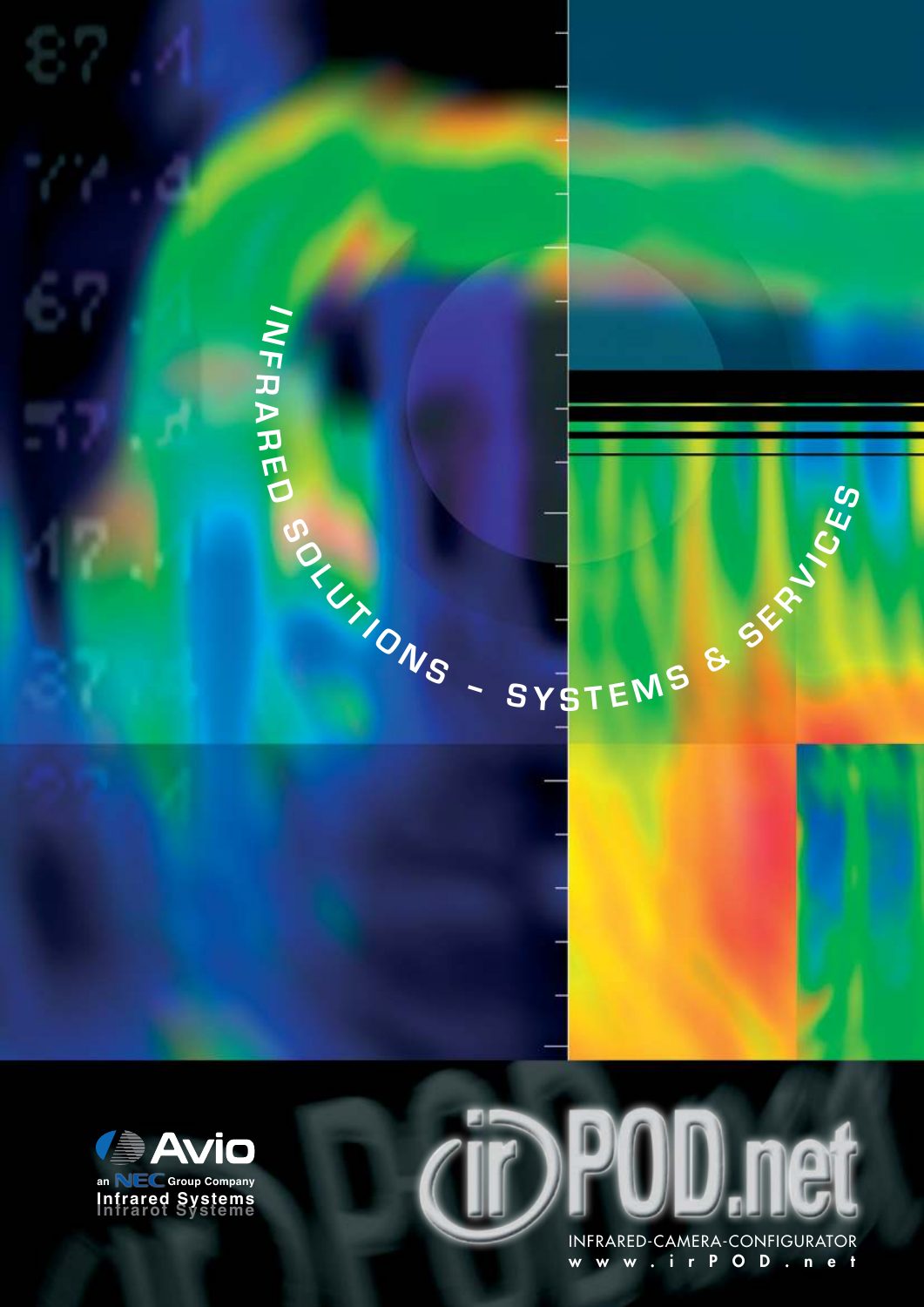# **Avio (NEC) Thermal Imager S30**

### **Avio (NEC) Thermal Imager S30**

Professional Infrared-Thermal imaging technology for the industry. Avio (NEC) Thermal Imager S30 with Ethernet LAN Interface and integrated color video camera.

The in-line Avio (NEC) Thermal Imager S30 – the power pack with potential integration facilities provides all features for conditional monitoring and process control. Avio (NEC) Thermal Imager S30 is

designed for accurate temperature survey and recording. The Infrared screening and its judgment can be simultaneously accompanied by a video image facilitated by an additional integrated CMOS color video camera.

The software integration into existing irMOTION Concepts offers a fast implementation. The SDK software package allows integratorsto develop individual customized software.

Hereby special applications and even complicated

integration projects becomes easy to realize into existing

structures. A fully documented Ethernet LAN interface and switchable video output makes this possible.

10 cm 5 cm 1 m

Total FOV FOV of a pixel

50 cm

10 m

The Thermal Imager S30 Avio (NEC) camera is standard equipped with robust metal housing that provides the protection class IP67. In most

cases it is unnecessary to use additional expensive protection cabinets.

The Avio (NEC) Thermal Imager S30 convinced by its simple remote control capability, triggering, alarm functions, as well as a morphmetric

Judgment of image processing operations by means of extensive optional infrared software features with real-time data acquisition and database integration elements.

Professionelle Infrarot-Wärmebildtechnik für die Industrie. Avio (NEC) Thermal Imager S30 mit Ethernet LAN Schnittstelle und integrierter Video-Farbkamera.

Das Leistungspaket und Integrationswunder, die in-line-Wärmebildkamera Avio (NEC) Thermal Imager S30, bietet für die thermografische Überwachung von



Produktionsprozessen, neben der exakten Erfassung von Temperaturen, auch die Aufnahmemöglichkeit von simultanen Videobildern, durch eine zusätzlich integrierte CMOS-Video-Farbkamera.

Die softwareseitige Integration in bestehende irMOTION-Konzepte bietet eine schnelle Einbindung, lässt aber dennoch dem Integrator Raum, über ein SDK-Softwarepaket, eine oder mehrere Avio (NEC)

> **Thermal Imager S30 Wärmebildkameras**  für kundenspezifische Applikationen zu akkreszieren und selbst in bestehende Strukturen zu implementieren. Eine voll dokumentierte Ethernet LAN Schnittstelle und schaltbaren Videoausgang macht dies möglich.

Die Wärmebildkamera Avio (NEC) Thermal Imager S30

verfügt weiter über ein robustes Gehäuse der Schutzklasse IP67. Dies erübrigt in den meisten Fällen die Verwendung weiterer aufwändiger Schutzgehäuse.

Die Wärmebildkamera Avio (NEC) Thermal Imager S30 überzeugt durch die einfache Remote-Control-Fähigkeit, Triggerung, Alarmfunktionalität, sowie ein morphome-

trisches Judgement über Bildverarbeitungsoperationen mittels umfangreicher optional erhältlicher Infrarot-Softwareausstattung mit Echtzeit-Datenübertragung und Datenbank-Integrationselementen.

 3.75 cm 37.5 cm 3.75 m 37.5 m  $0.31$  mm  $^{\square}$   $\begin{array}{|c|c|c|c|}\n\hline\n3.1$  cm  $^{\square}$   $\hline\n3.1$  cm  $^{\square}$ 

**Avio** 

5 m

100 m

50 m

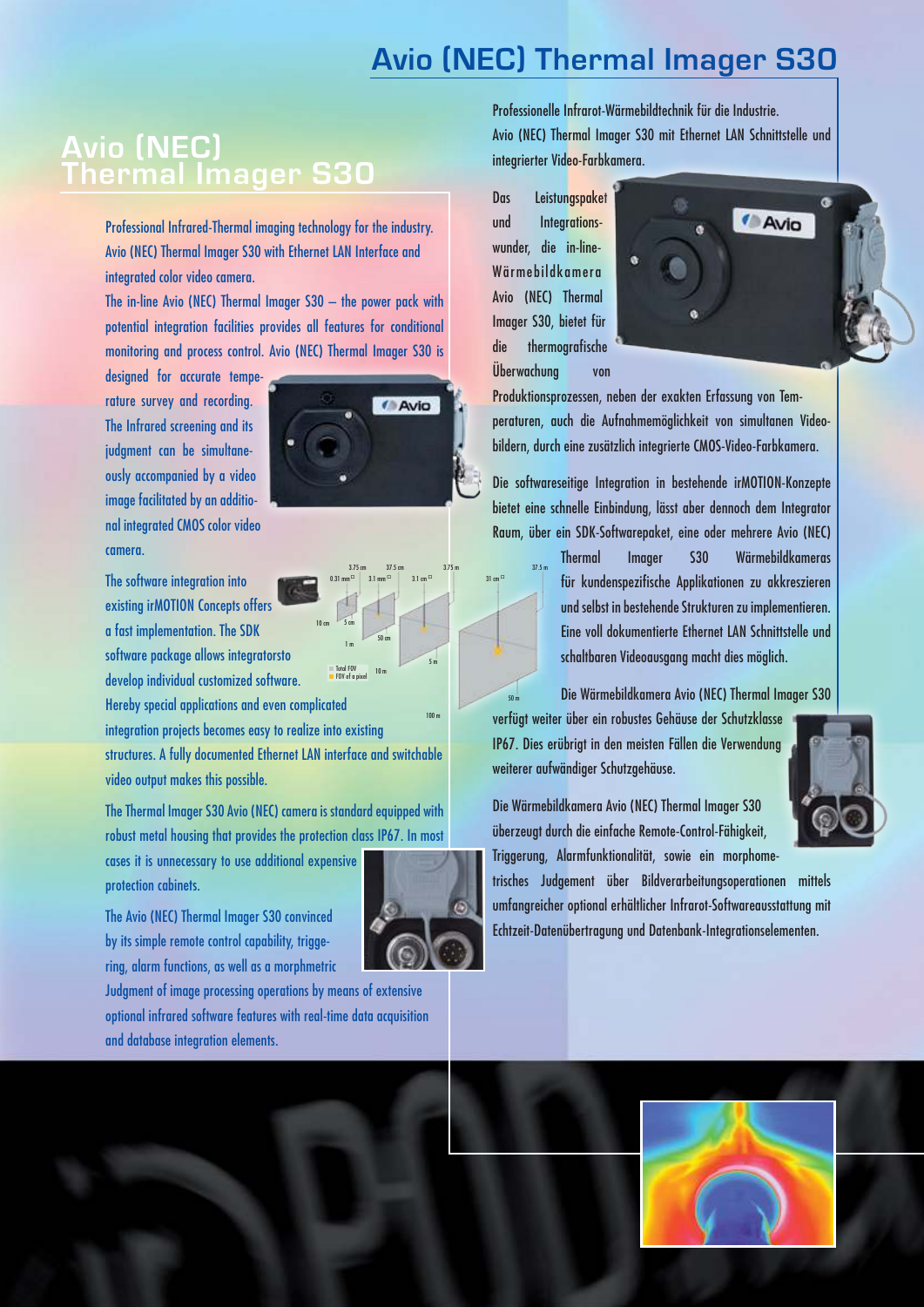## **SPECIFICATIONS SPEZIFIKATIONEN**

#### **Avio (NEC) Thermal Imager S30**

| Specifications                | Field of View (FOV)              | $28^{\circ}$ (H) x $21^{\circ}$ (V)              |                            | Gesichtsfeld (FOV)                | $28^{\circ}$ (H) x 21 $^{\circ}$ (V)                  |
|-------------------------------|----------------------------------|--------------------------------------------------|----------------------------|-----------------------------------|-------------------------------------------------------|
|                               | <b>Geometric Resolution</b>      | 3,1 mrad                                         |                            | Geometrische Auflösung            | 3,1 mrad                                              |
|                               | <b>Thermal Resolution (NETD)</b> | $> 0.1$ °C at 30 °C                              |                            | Thermische Empfindlichkeit (NETD) | $>0.1^{\circ}$ C bei 30°C                             |
|                               | <b>Frame Rate</b>                | 8,5 lmg/sec (Hz)                                 |                            | Bildwiederholfrequenz             | 8,5 Bilder/Sek (Hz)                                   |
|                               | <b>Focus</b>                     | manual                                           | Eigenschaften              | Fokus                             | manuell                                               |
|                               | min Focus-Distance               | 10 cm up to infinity                             |                            | min. Fokus-Distanz                | 10 cm bis unendlich                                   |
|                               | <b>Detector Type</b>             | uncooled Microbolometer uFPA 160 x 120 Pixel     |                            | Detektortyp                       | ungekühlter Microbolometer uFPA 160 x 120 Pixel       |
|                               | <b>Spectral Range</b>            | $8-13 \mu m$                                     |                            | Spektralbereich                   | $8-13 \mu m$                                          |
| Visual<br>Camera              | <b>Digital Video-Cam</b>         | 1280 x 1024 Pixel CMOS-Camera                    | Visuelle<br>Kamera         | Digitale Videokamera              | 1280 x 1024 Pixel CMOS-Kamera                         |
| Image<br>conditions           | <b>Video Output</b>              | NTSC / PAL                                       | Bild-<br>darstellung       | Videoausaana                      | NTSC/PAL                                              |
|                               |                                  |                                                  |                            |                                   |                                                       |
| Measuring Function            | <b>Temperature Range</b>         | S30W: -20°C to 350°C / S30H: 0°C to 600°C        |                            | Temperaturbereich                 | S30W: -20°C bis 350°C / S30H: 0°C bis 600°C           |
|                               | <b>Accuracy</b>                  | $±2^{\circ}$ C or $±2\%$                         | Messfunktionen             | Genavigkeit                       | $±2°C$ oder $±2%$                                     |
|                               | <b>Measurement Correction</b>    | <b>Emission value</b>                            |                            | Einstellung der                   |                                                       |
|                               |                                  |                                                  |                            | Messparameter                     | <b>Emissionsgrad</b>                                  |
| <b>Environmental</b>          |                                  |                                                  |                            |                                   |                                                       |
|                               | <b>Operating Temperature</b>     | $-15^{\circ}$ C to $50^{\circ}$ C                |                            | Betriebstemperatur                | -15°C bis 50°C                                        |
|                               | rel. Humidity                    | $20 - 80%$                                       | Umgebungs-<br>bedingungen  | Luftfeuchtigkeit                  | $20 - 80%$                                            |
|                               | <b>Protection Class</b>          | <b>IP 67</b>                                     |                            | Schutzart Gehäuse                 | <b>IP 67</b>                                          |
|                               |                                  |                                                  |                            |                                   |                                                       |
| <b>Physical</b><br>Conditions | Weight                           | 500q                                             |                            | Gewicht                           | 500q                                                  |
|                               | <b>Size</b>                      | 110 mm (L) x 75 mm (H) x 50 mm(W)                | Physikalische<br>Kenndaten | Abmessungen                       | 110 mm (L) x 75 mm (H) x 50 mm(T)                     |
|                               |                                  |                                                  |                            |                                   |                                                       |
| <b>Interfaces</b>             | Video-out                        | Composite (digital JPEG contain IR-Raw data too) |                            | Video-out                         | Composite (digital JPEG enthält auch Strahlungswerte) |
|                               | <b>Network</b>                   | Ethernet LAN Interface (IP67-protected)          | Schnittstellen             | <b>Netzwerkanschluss</b>          | Ethernet LAN Interface (IP67-geschützt)               |
|                               | Power supply                     | 12V                                              |                            | Netzteileingang                   | <b>12V</b>                                            |





EtherCAT® and Logos are trademarks of the EtherCAT Technology Group BECKHOFF



SDK